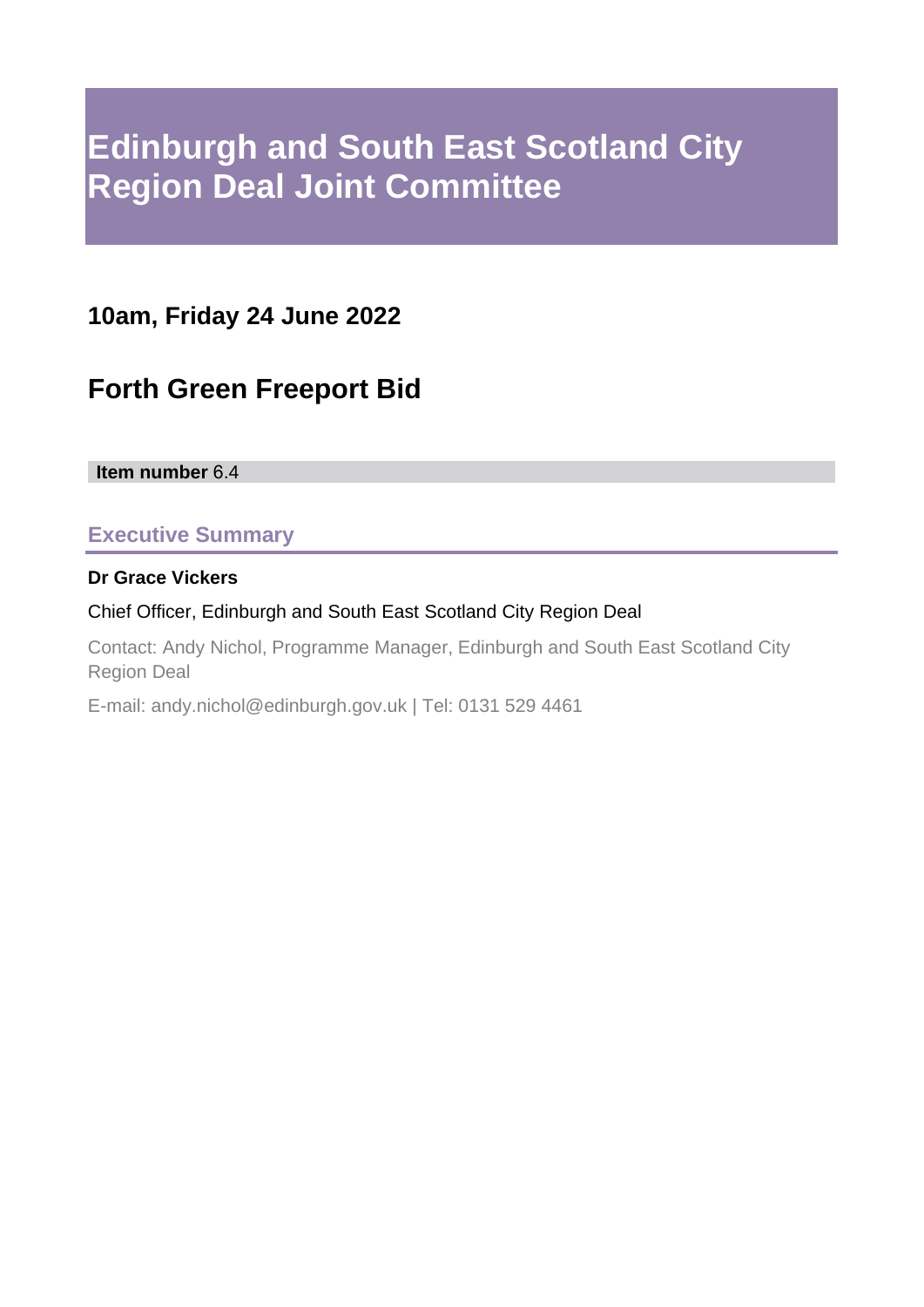# **Forth Green Freeport Bid**

### **1. Recommendations**

- 1.1 To formally homologate the bid, which was submitted to Government on 20 June.
- 1.2 To note that the bid was endorsed by the City Region Deal's Elected Member Oversight Committee at its meeting on 10 June and that a formal letter of support from the City Region Deal's Regional Enterprise Council (which represents business, social enterprise and the wider third sectors across the region) was included as part of the submission on 20 June.

### **2. Background**

- 2.1 A Green Freeport is a large, zoned area within a defined boundary which includes a rail, sea or airport. Operators and businesses in the zone can benefit from a package of tax and other incentives through a combination of devolved and reserved levers.
- 2.2 Green Freeports are designed to boost innovation and inclusive growth within communities, while supporting Fair Work First practices, creating new green jobs, upholding the highest environmental protections and supporting economic transformation.
- 2.3 On 22 March 2022, the Scottish Government, working in partnership with UK Government, published a [prospectus](https://www.gov.uk/government/publications/green-freeports-in-scotland-bidding-prospectus) for a bidding process for up to two Green Freeport designations to be awarded in Scotland through an open, transparent and competitive process.
- 2.4 Green Freeport bids must demonstrate that they will contribute to four key policy objectives:
	- promoting regeneration and high-quality job creation;
	- promoting decarbonisation and a just transition to a net zero economy;
	- establishing hubs for global trade and investment; and
	- fostering an innovative environment.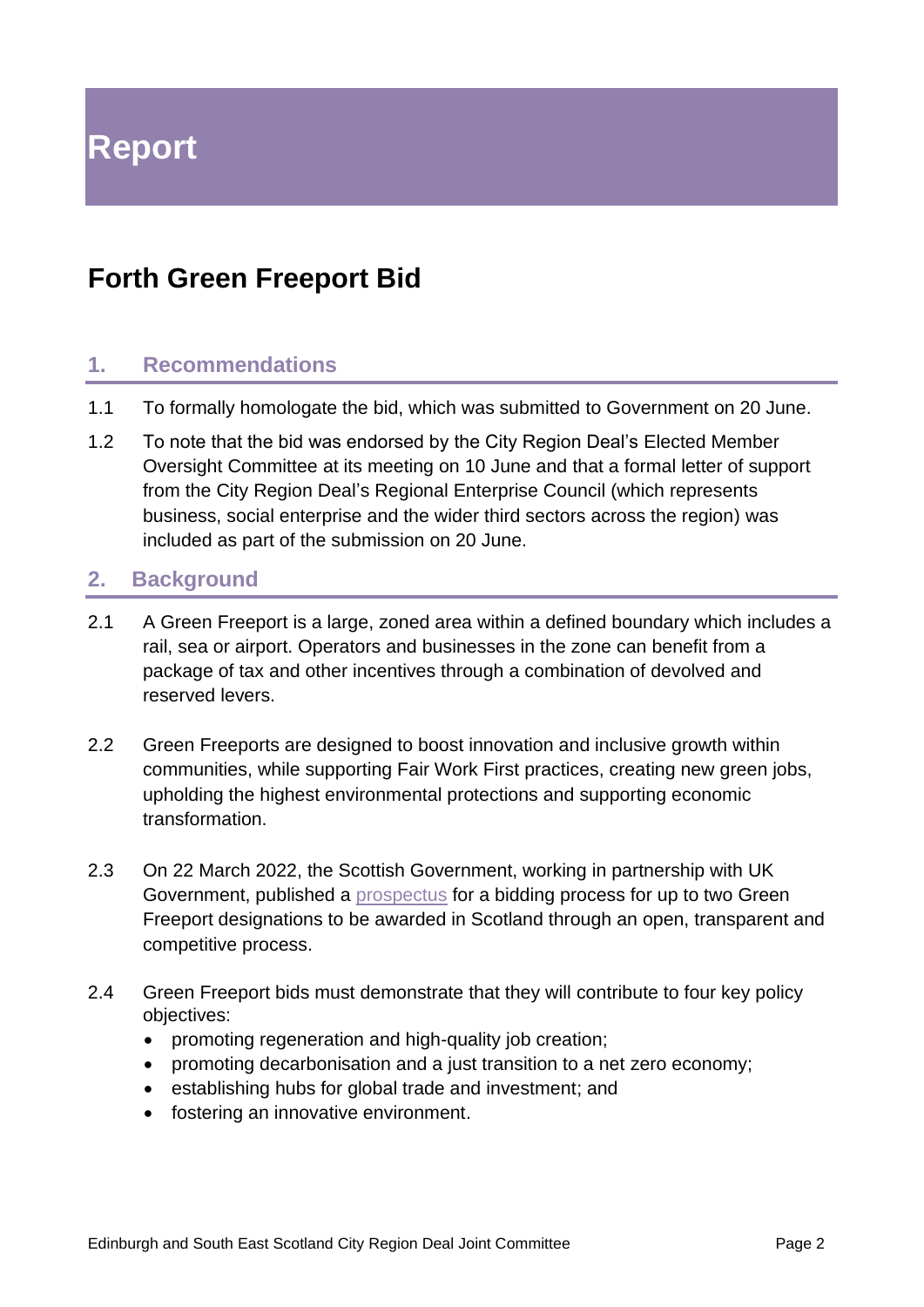### **3. Main report**

- 3.1 The bid for the Forth Green Port draws together a cohesive partnership between public and private sector partners across the Firth of Forth: including the relevant local authorities, higher/further education institutions and the private sector.
- 3.2 The bid is based on the principle that to achieve Scotland's 2045 net zero target, urgent action and a credible plan is needed to decarbonise the Firth of Forth. Across the Outer Boundary, the Firth of Forth accounts for over 40% of Scotland's industrial emissions. The Forth Green Freeport can be the driving force of Scotland's decarbonisation plan.
- 3.3 The bid states that the Forth Green Freeport would create a green growth corridor across Central Scotland and beyond. Under-developed land would be provided, which would sustainably generate green business growth with export potential through the nation's logistics centre,
- 3.4 The following sites are proposed to develop innovative clusters, and deliver supply chain opportunities in diverse sectors to secure a just transition to net zero:
	- **Leith:** To create Scotland's largest offshore renewable energy hub. Delivering new manufacturing facilities, port infrastructure upgrades and green incubators to drive SME and start-up business growth.
	- **Grangemouth:** Build on strengths as Scotland's largest port and principal export hub and regenerate the petrochemical cluster for a net zero transition.
	- **Rosyth:** Support innovative manufacturing and shipbuilding and strengthen the nation's agri-bulks hub by expanding and creating new trade routes to continental Europe.
- 3.6 The bid was submitted at the deadline of 20 June. Details of the bid were presented to the City Region Deal's Elected Member Oversight Committee on 10 June and the Regional Enterprise Council (which represents business, social enterprise and the wider third sectors across the region) on 17 June. Both groups endorsed the bid, and a signed letter of support from the Regional Enterprise Council was included as part of the submission on 20 June.
- 3.7 The winning bids will be announced later in summer 2022. If successful, the Forth Green Freeport submission will be developed into an Outline Business Case in the autumn and will be shared in draft form with all regional partners. The first Green Freeport in Scotland is expected to be fully operational by spring 2023.

### **4. Financial impact**

4.1 The bid states that a Forth Green Freeport would act as a catalyst for the reindustrialisation of Scotland, attracting significant investment into key industrial infrastructure for the future economy, and growing an innovation ecosystem for